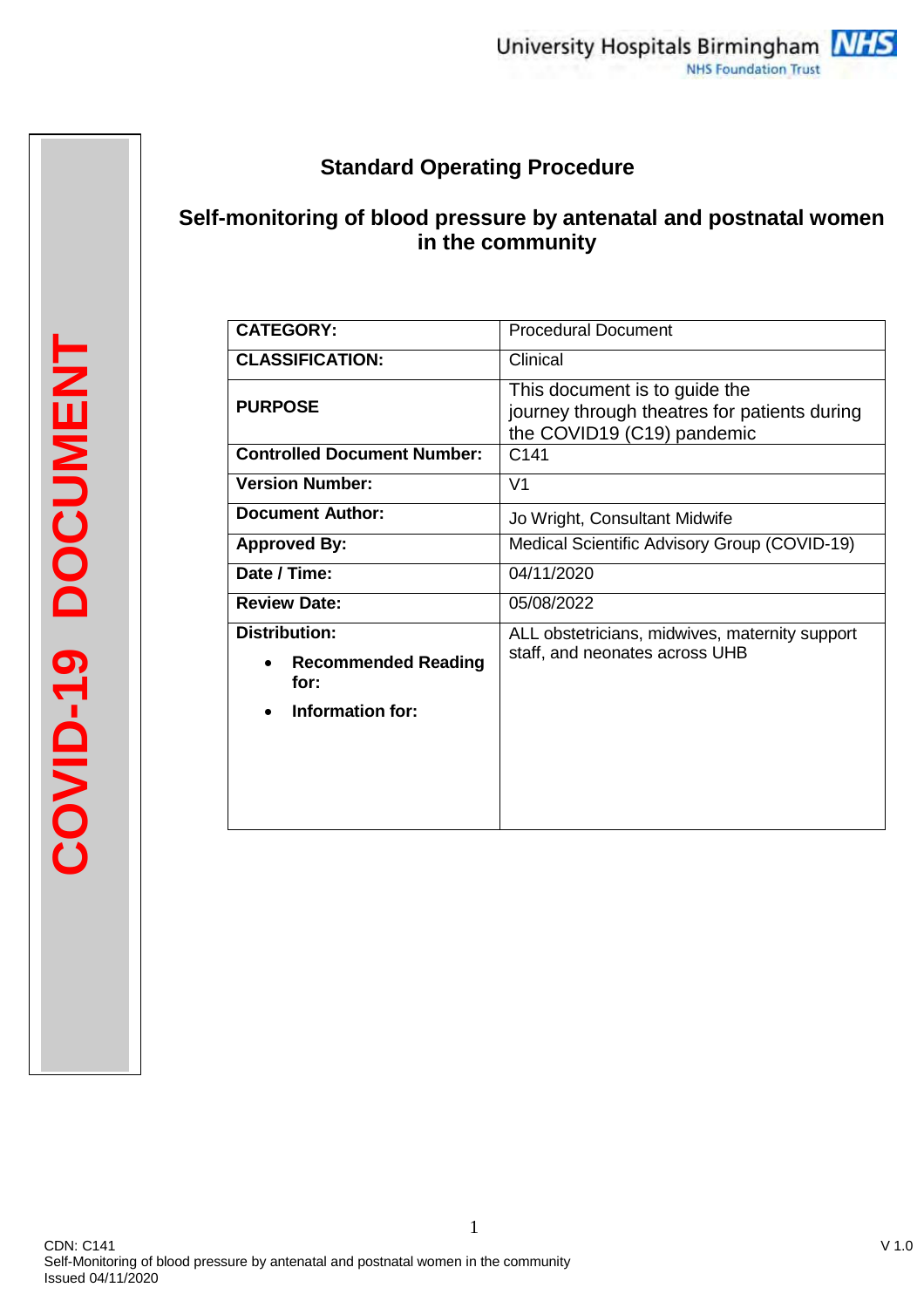

## **CLINICAL APPROVAL FOR:**

## **Standard Operating Procedure**

Community surveillance of suspected and confirmed Covid-19 maternity cases

| Name: | Title: | <b>Signature</b> |
|-------|--------|------------------|
|       |        |                  |
|       |        |                  |
|       |        |                  |
|       |        |                  |
|       |        |                  |
|       |        |                  |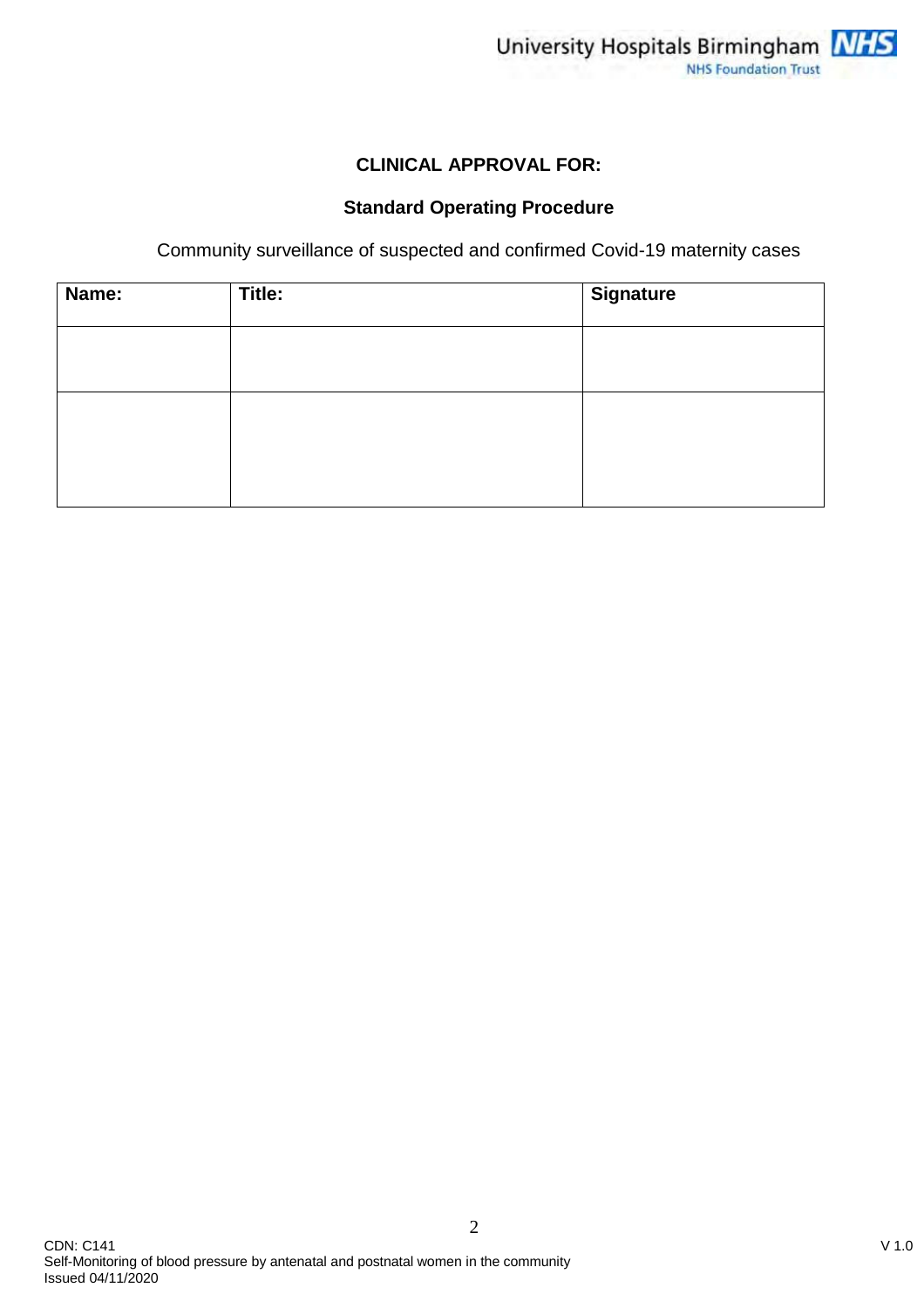|    | <b>Contents</b>                                                                                   | Page           |
|----|---------------------------------------------------------------------------------------------------|----------------|
|    |                                                                                                   |                |
| 1. | <b>Procedure Statement</b>                                                                        | 4              |
| 2. | Introduction                                                                                      | 4              |
| 3. | <b>Key Priorities</b>                                                                             | 4              |
| 4. | Identification of women for self-monitoring of blood pressure                                     | 5              |
| 5. | Pathway for implementation                                                                        | 6              |
| 6. | <b>Urine Testing</b>                                                                              | $\overline{7}$ |
| 7. | References                                                                                        | 8              |
| 8. | Appendices                                                                                        | 9              |
| A  | Blood pressure monitors which can be used in pregnancy                                            | 10             |
| B  | How to take your blood pressure at home using an upper arm<br>automated monitor information sheet | 11             |
| C  | Home Blood Pressure Record Sheet                                                                  | 14             |
| D  | Loan agreement for blood pressure monitor                                                         | 15             |
| Е  | Testing your urine at home                                                                        | 16             |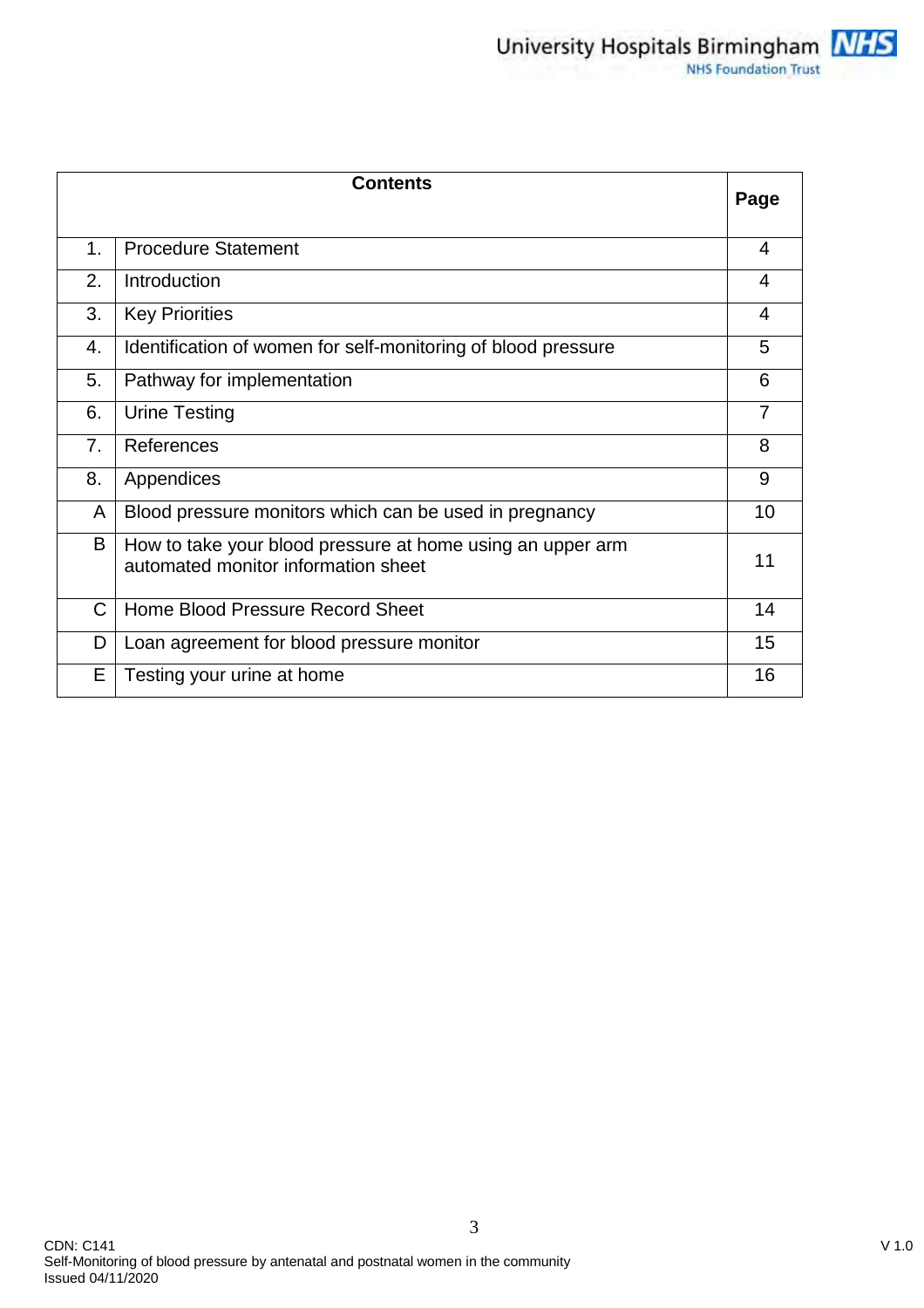## **1.0Procedure Statement**

- 1.1. This standard operating procedure outlines the process for antenatal and postnatal women to self-monitor their blood pressure (BP) in the community setting. This is an interim measure in response to the current COVID-19 Pandemic and will be reviewed every 6 weeks to enable updates to be made and review whether this procedure is still required.
- 1.2. This procedure aims to provide clear and concise instructions for obstetricians, midwives, maternity support workers and maternity assistants to support women to monitor their BP at home. This document has been written using the latest Royal College of Obstetrics and Gynaecology, NHS England and NICE guidance.

## **2.0Introduction**

- 2.1 This SOP is for pregnant women who currently require blood pressure monitoring throughout the antenatal and postnatal period during the COVID-19 pandemic.
- 2.2 Antenatal care is a critical opportunity for health professionals to deliver care, support and information to pregnant women. Antenatal care also allows for the detection and treatment of diseases.
- 2.3 In the current COVID-19 pandemic the traditional schedule of antenatal visits have been reduced. This is to decrease the face to face contacts between women and health care professionals in an effort to reduce the transmission of COVID-19.
- 2.4 Hypertension in pregnancy covers 3 main categories.
	- Chronic hypertension, hypertension that is present at the booking visit or before 20 weeks' gestation.
	- Gestational hypertension, hypertension starting after 20 weeks and
	- Pre-eclampsia hypertension in the presence of proteinuria.
- 2.5 Pre-eclampsia is relatively common, affecting between 2-8% of women during pregnancy. It is usually mild and normally does not affect pregnancy. However approximately 0.5% develop severe pre-eclampsia during pregnancy

#### **3.1 Key Priorities**

o To minimise face-to-face patient contact where possible and maintain safety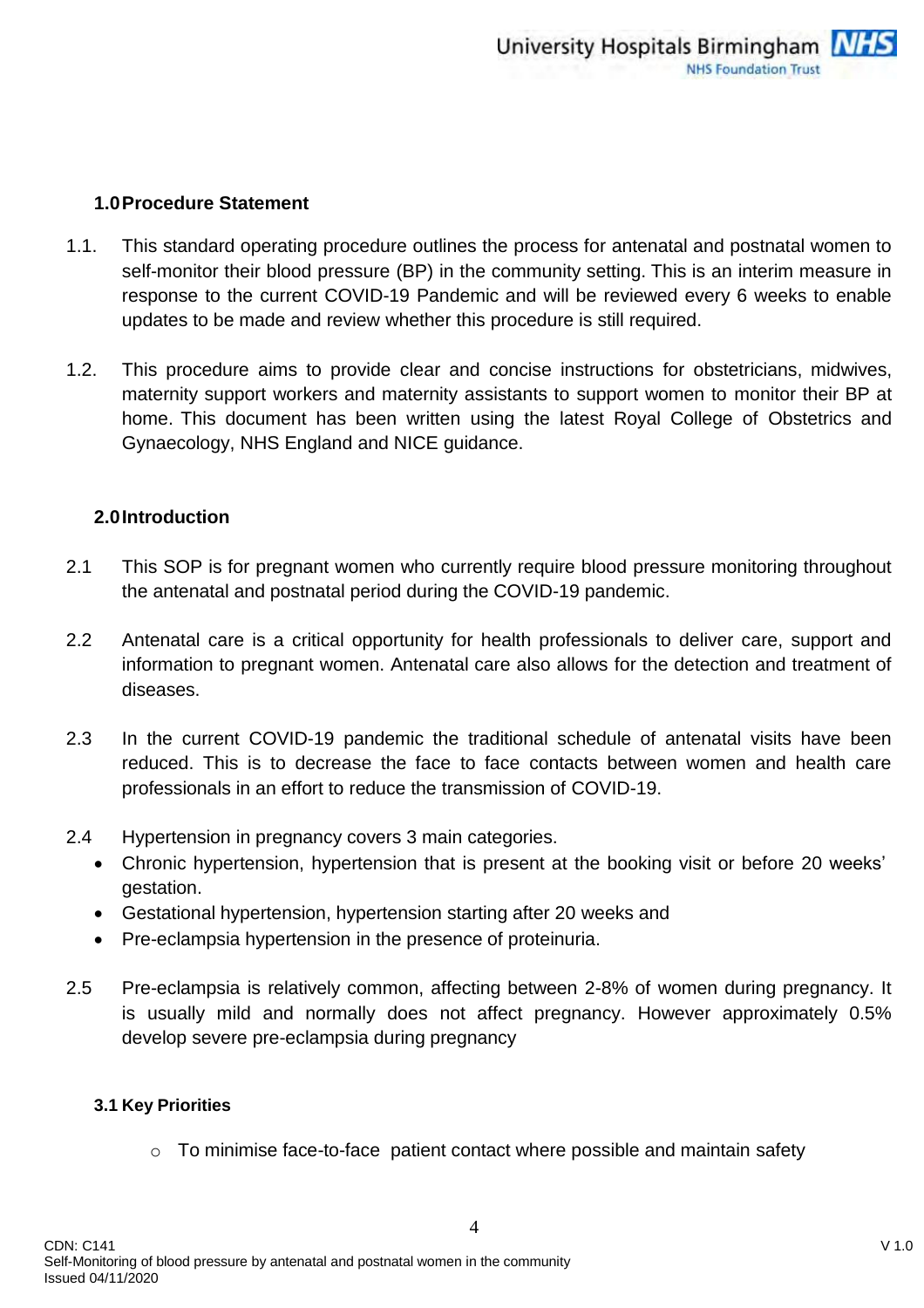- o The multiprofessional teams' midwives, obstetricians, and maternity support workers to work closely together to provide optimum care for women identified as having preexisting hypertension and those at risk and currently experiencing gestational hypertension and pre-eclampsia.
- o Provide a process whereby women who are identified as having or being at risk of hypertensive disorders are recognised and given the means of self-monitoring their blood pressure.
- o Ensure that women with actual and suspected hypertensive disorders of pregnancy have appropriate and timely clinical review by the appropriate health care professionals.
- o Escalate any concerns if the process of identifying women who are in need of selfmonitoring of blood pressure are not identified.

## 4.0. **Identification of women for self-monitoring of blood pressure**

The Royal College of Obstetrics and Gynaecology (RCOG) have released guidance relating to selfmonitoring of blood pressure. Three groups of women have been identified.

- 4.2 **Level 1 Priority:** Currently hypertensive women with chronic hypertension, gestational hypertension or pre-eclampsia.
- 4.3 **Level 2:** Normotensive women considered at higher risk of pregnancy hypertension by NICE guidelines.Women with one of the following risk factors:
	- hypertensive disease during a previous pregnancy
	- chronic kidney disease
	- autoimmune disease (e.g. systemic lupus erythematosus or antiphospholipid Syndrome)
	- type 1 or type 2 diabetes

Women with two of the following risk factors:

- First pregnancy
- Age 40 years or older
- Pregnancy interval of more than 10 years
- Body mass index (BMI) of 35 kg/m2 or more
- Family history of pre-eclampsia
- Multiple pregnancy
- 4.4 **Level 3:** Normotensive women as part of standard antenatal care (including those who may need to self-isolate for a period).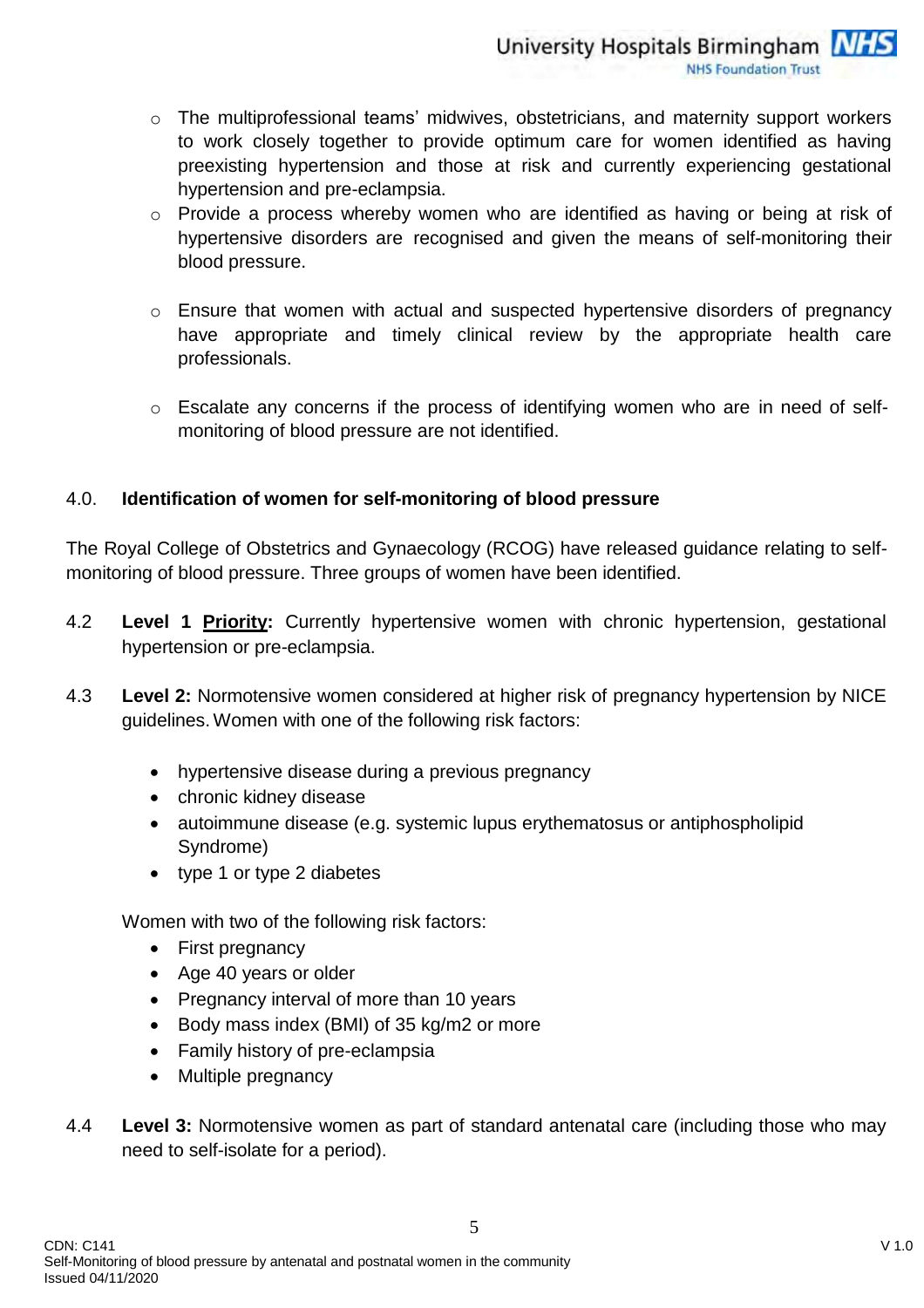- 4.5 BP self-monitoring should not be offered or continued for women who require admission under local Trust guidelines (e.g. severe hypertension, pre-eclampsia with adverse features)
- 4.6 Self-blood pressure monitoring must not be offered to those who do not have the capacity to understand the process and procedure.

## **5.0 Pathway for implementation**



- 5.1 Arrange for a woman to attend face to face appointment in maternity assessment unit or antenatal clinic and check eligibility for self-monitoring of blood pressure. These appointments can include preexisting contacts with midwives and obstetricians.
- 5.2 Provide antenatal (or postnatal) check as agreed with the woman. Please check if women have their own validated for pregnancy blood pressure monitor, as this can be used. There are certain blood pressure monitors validated for use in pregnancy (Appendix A). Please ensure if that is woman has her own blood pressure machine it is validated.
- 5.3 Ensure that women's contact details are up to date on hospital electronic system (home, mobile phone number, email) and update these if necessary.
- 5.4. Provide a woman with an automated home blood pressure monitor, validated for use in pregnancy and pre-eclampsia (Appendix A). Label the blood pressure monitor with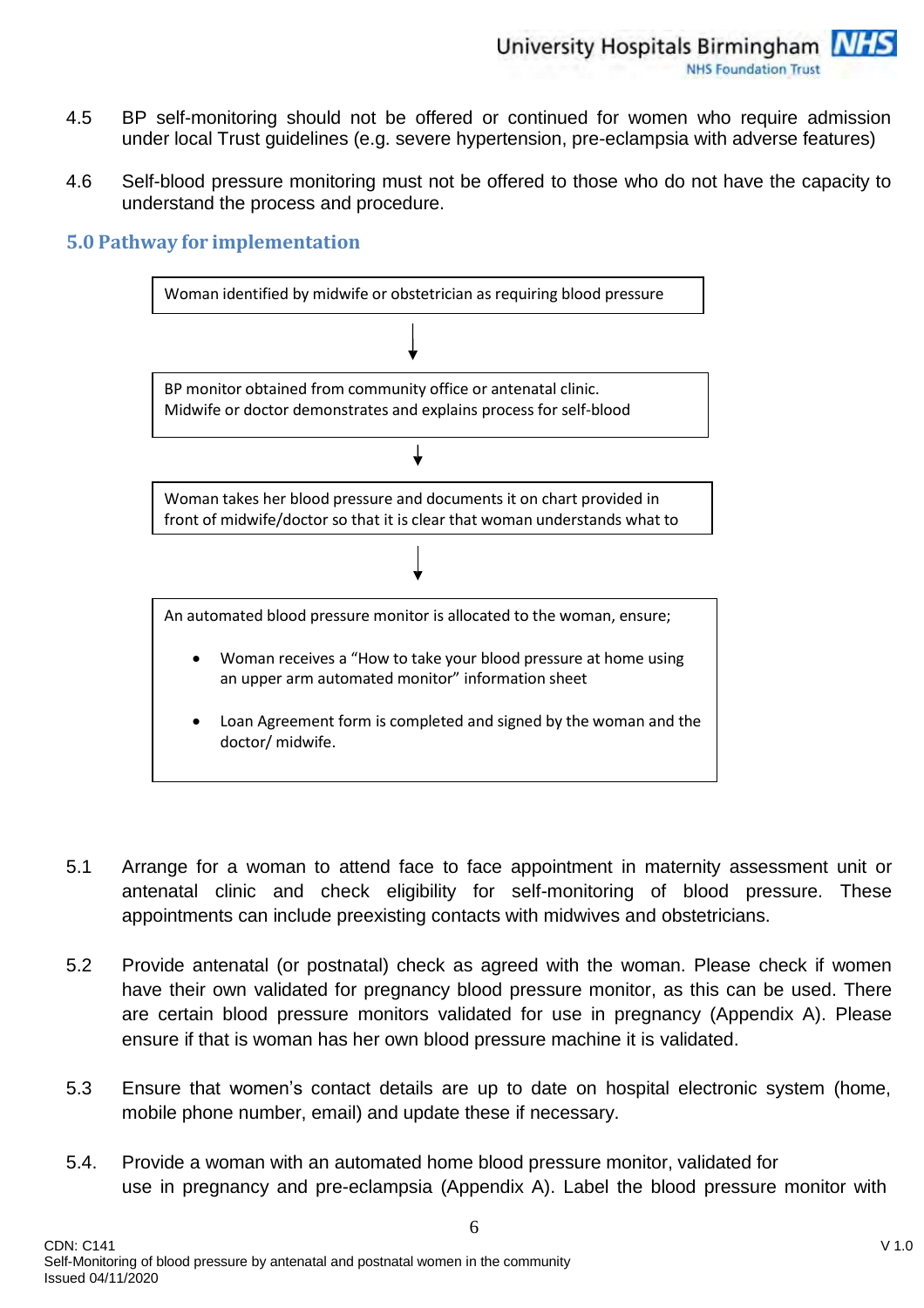

University Hospitals Birmingham<br>NHS Foundation Trust<br>name of the hospital NHS Trust. Blood pressure monitors are available in the antenatal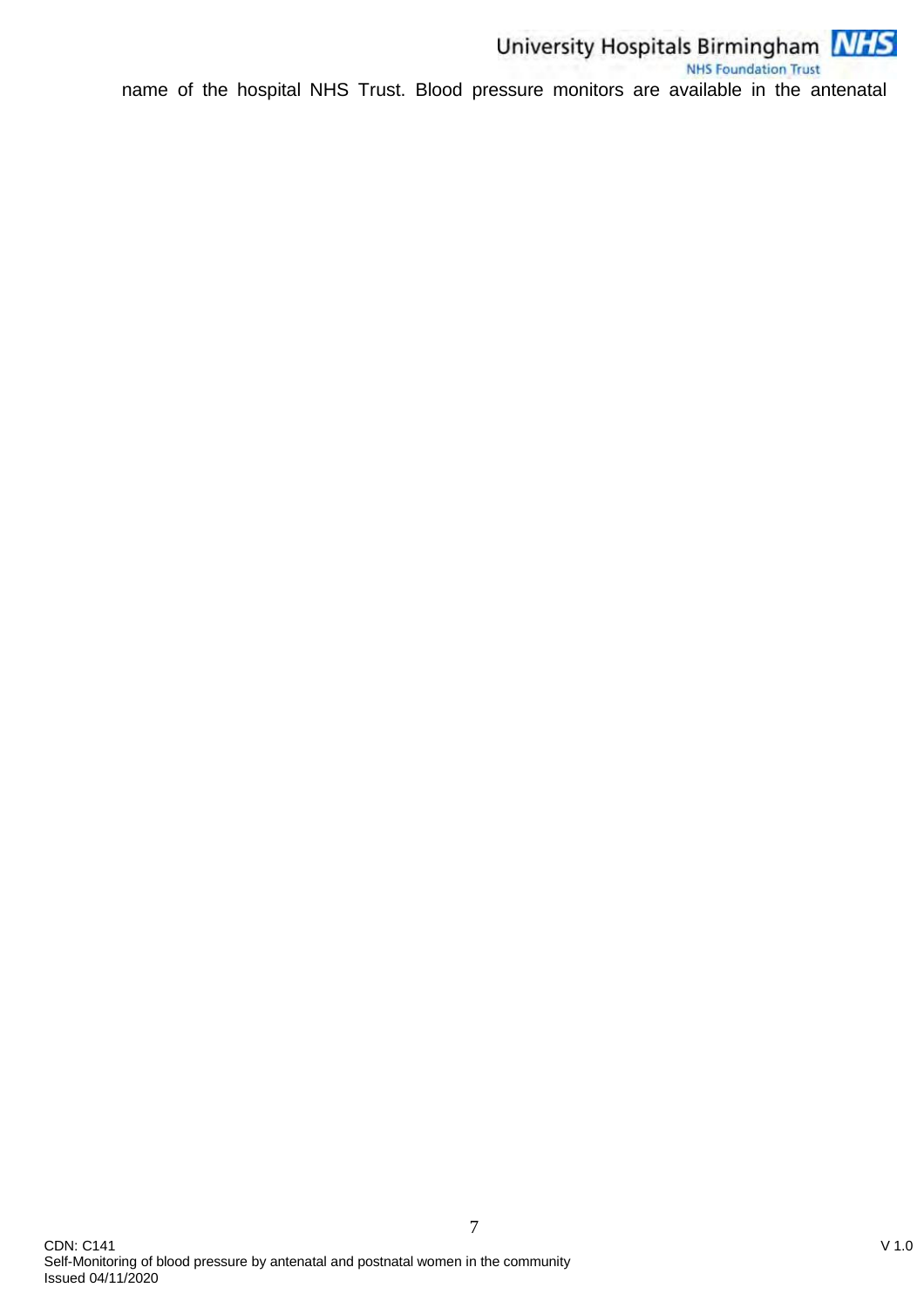clinics and community offices at Good Hope, Heartlands, and Solihull Hospitals.

- 5.5 Give written instructions on how to take a blood pressure reading (Appendix B). Ask the woman to take her blood pressure twice, at least one minute apart and write the blood pressure readings down on the blood pressure sheet provided (Appendix C).
- 5.6 Provide written instructions on expected frequency of blood pressure monitoring (Appendix C), making it clear whether this will be done in place of usual care (e.g. on the morning of a scheduled telephone/ virtual clinic appointment) or in addition to usual care (e.g. once a week or three times a week).
- 5.6. Show the woman the written instructions within Appendix A (rainbow colored chart) on how to interpret blood pressure readings and check that the woman understands who to contact with an abnormal reading.
- 5.6 If a woman requires additional investigations (e.g. growth scan), arrange these as indicated. If a woman is asked to self-monitor urine for proteinuria, arrange this.
- 5.7 Once the woman has forwarded her blood pressure reading via telephone call or text to the community midwife this must be recorded in the BadgerNet electronic records. Ensure that all Self Monitoring sheets are Scanned and added to the BadgerNet records when complete. Outside of community midwives working hour's women are to contact maternity triage with reading. These numbers are provided on the blood pressure record sheet (Appendix C).
- 5.8 Confirm next appointment with the woman, and whether this will be telephone (or other remote working) or face-to-face. Ask the woman to call her midwife or the maternity unit as she would normally if she has any concerns about herself or her baby or if she thinks that she needs medical attention.
- 5.9 Arrangements for antenatal and postnatal self monitoring of blood pressure will reamaibn the same until the 6/52 period whereby the woman will be handed over to the care of her GP. If blood pressure continues to be raised at this point the woman should be refrred to specialist services prior to transfer to GP by the obstetric consultant who the woman has been booked with.
- 5.9 Explain arrangements to the woman for return of the blood pressure monitor, either at the time of coming in for birth, or at a time postnatally if a woman needs postnatal blood pressure monitoring.

8

Once the blood presuure monitor is returned, it needs to be be cleaned by the womans community midwife using a Clinell Wipe and left to air dry. A green sticker is to be applied to the case stating when and by who the monitor and the case were cleaned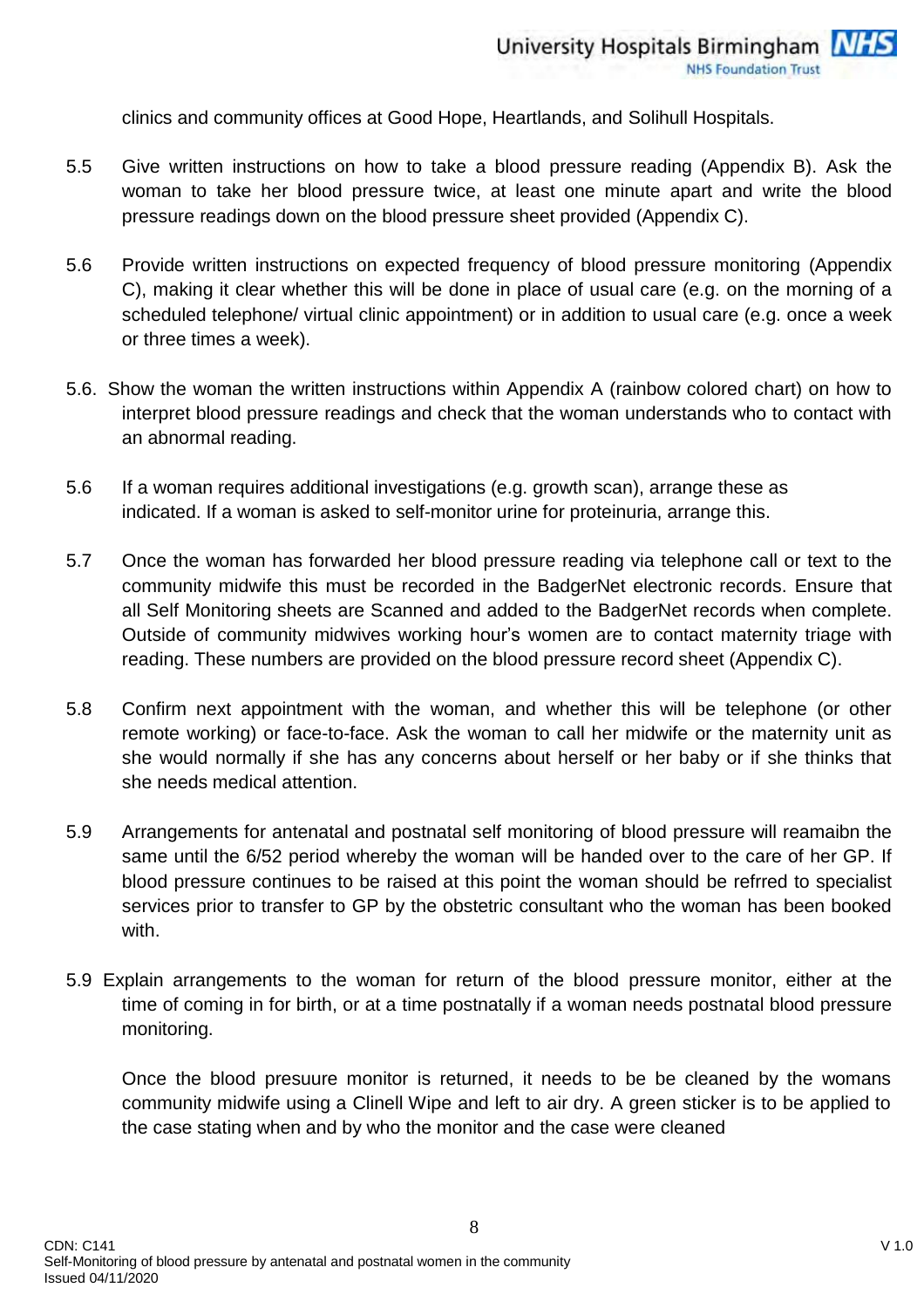#### **6.0 Urine testing**

- 6.1 Urinalysis during pregnancy can be a means of detecting several conditions and confirming diagnosis.
- 6.2 One of the most prevalent pregnancy related conditions is pre-eclampsia. Early diagnosis, treatment and management of this condition are potentially life-saving. A diagnosis of pre-eclampsia can be made when there is hypertension in the presence of proteinuria.
- 6.3 Provide the woman with a pack of urinalysis sticks and explain the process of testing urine.
- 6.4 Provide the woman with written information regarding testing urine at home (Appendix E
- 6.5 Ask the woman to document the urinalysis findings. (On the BP sheet) If the woman detects a "+" or more of protein in her urine she is to contact her midwife.

#### 7.0 References

DOH (2020) Guidance on social distancing for everyone in the UK, Updated 30 March 2020 , accessed 15<sup>th</sup> April 2020

[https://www.gov.uk/government/publications/covid-19-guidance-on-social-distancing-and-for-vulnerable](https://www.gov.uk/government/publications/covid-19-guidance-on-social-distancing-and-for-vulnerable-people/guidance-on-social-distancing-for-everyone-in-the-uk-and-protecting-older-people-and-vulnerable-adults)[people/guidance-on-social-distancing-for-everyone-in-the-uk-and-protecting-older-people-and-vulnerable](https://www.gov.uk/government/publications/covid-19-guidance-on-social-distancing-and-for-vulnerable-people/guidance-on-social-distancing-for-everyone-in-the-uk-and-protecting-older-people-and-vulnerable-adults)[adults](https://www.gov.uk/government/publications/covid-19-guidance-on-social-distancing-and-for-vulnerable-people/guidance-on-social-distancing-for-everyone-in-the-uk-and-protecting-older-people-and-vulnerable-adults) accessed 15th April 2020

## NICE (2019) Hypertension in pregnancy: diagnosis and management NICE, London

RCOG (2020) Coronavirus (COVID-19) Infection in Pregnancy ver 8 [https://www.rcog.org.uk/globalassets/documents/guidelines/2020-04-17-coronavirus-covid-19-infection-in](https://www.rcog.org.uk/globalassets/documents/guidelines/2020-04-17-coronavirus-covid-19-infection-in-pregnancy.pdf)[pregnancy.pdf](https://www.rcog.org.uk/globalassets/documents/guidelines/2020-04-17-coronavirus-covid-19-infection-in-pregnancy.pdf) accessed 15th April 2020

RCOG (2020) Guidance for maternal medicine services in the evolving coronavirus (COVID-19) pandemic

[https://www.rcog.org.uk/globalassets/documents/guidelines/2020-04-24-guidance-for-maternal](https://www.rcog.org.uk/globalassets/documents/guidelines/2020-04-24-guidance-for-maternal-medicine.pdf)[medicine.pdf](https://www.rcog.org.uk/globalassets/documents/guidelines/2020-04-24-guidance-for-maternal-medicine.pdf) accessed 15th April 2020

RCOG (2020) Self-monitoring of blood pressure in pregnancy [https://www.rcog.org.uk/globalassets/documents/guidelines/2020-03-30-self-monitoring-of-blood](https://www.rcog.org.uk/globalassets/documents/guidelines/2020-03-30-self-monitoring-of-blood-pressure-in-pregnancy.pdf)[pressure-in-pregnancy.pdf](https://www.rcog.org.uk/globalassets/documents/guidelines/2020-03-30-self-monitoring-of-blood-pressure-in-pregnancy.pdf) accessed 15th April 2020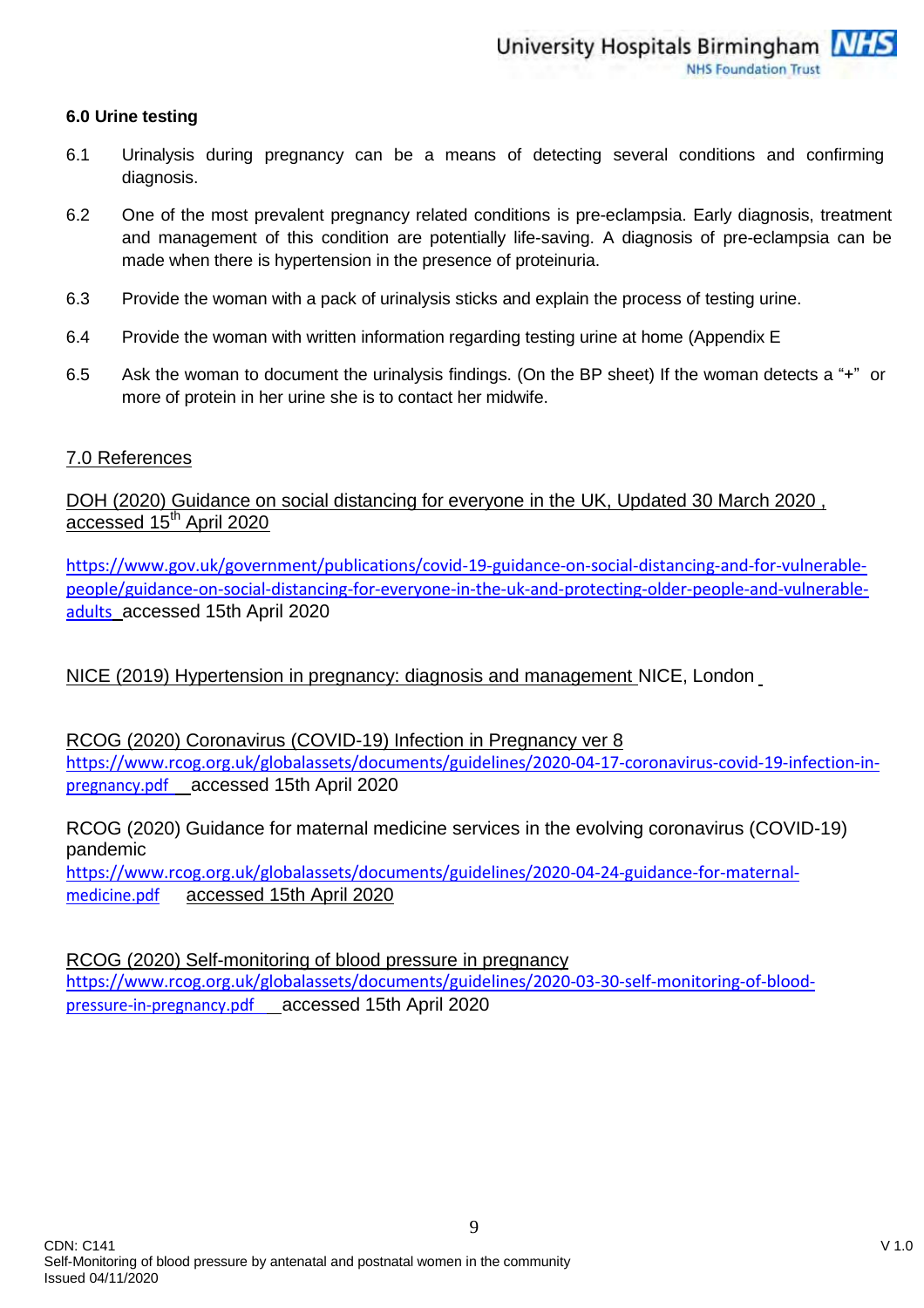## Appendix A

#### **Blood pressure monitors which can be used in pregnancy**

The following devices are all known to give accurate blood pressure readings in pregnancy;

- Andon health Track
- Microlife 3AS1-2 (Cradle VSA)
- Microlife WatchBP Home
- Microlife WatchBP Home A
- Microlife WatchBP Home A BT
- Microlife WatchBP Home S
- Omron MIT Elite
- Omron BP760N (HEM-7320-Z)
- Omron Evolv (HEM-7600T-E)
- Omron HEM-9210T
- Omron M3 Comfort (HEM-7134-E)
- Omron M6 Comfort (HEM-7321-E)
- Omron M7 Intelli IT (HEM-7322T-E)
- Microlife BP 3BTO-A
- Omron MIT
- Omron M7 (HEM-780-E)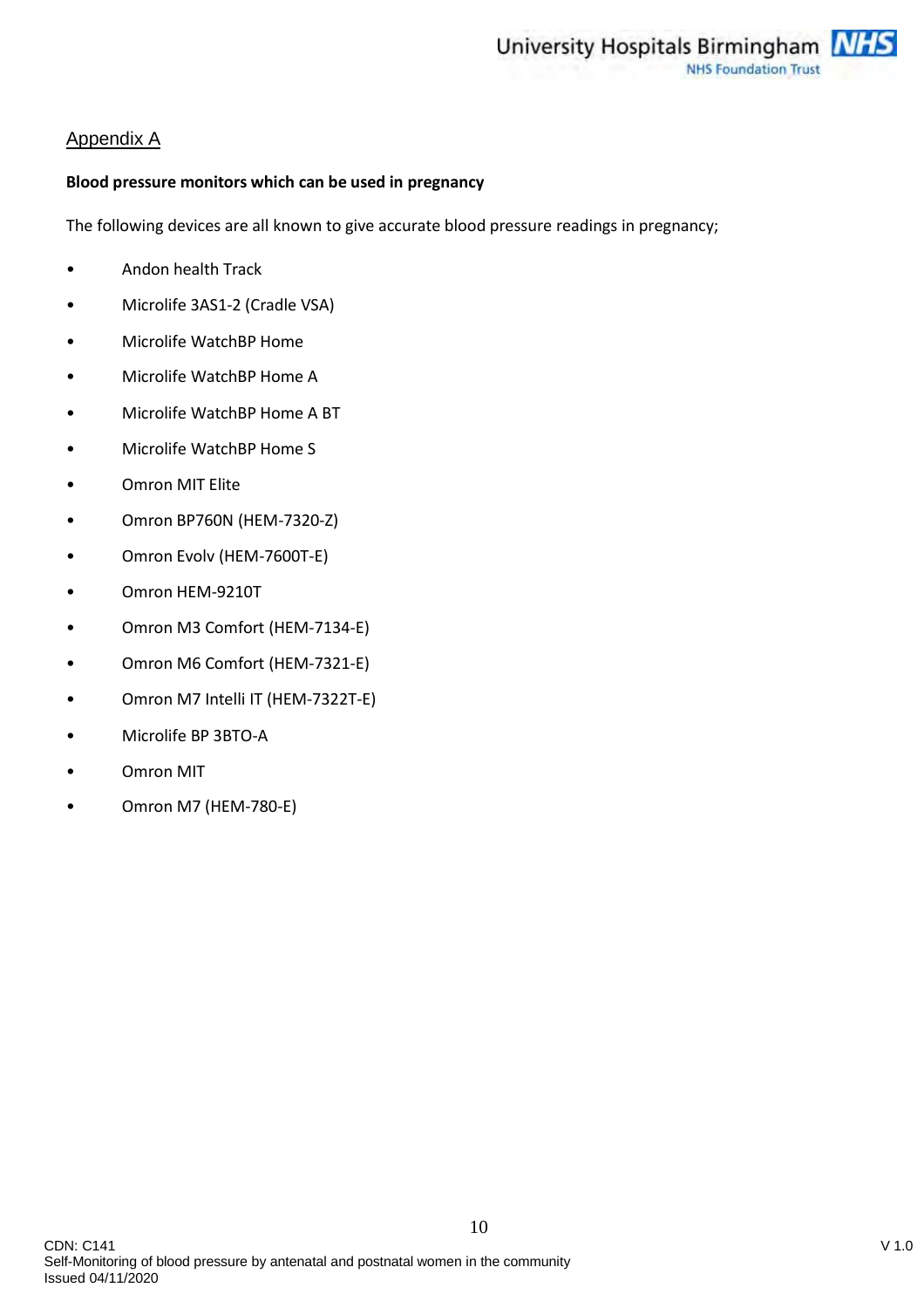## **Appendix B**

## **How to take your blood pressure at home using an upper arm automated monitor**

You are being asked to take your blood pressure as you;

- May already have raised blood pressure prior to pregnancy
- Have developed or are at increased risk of raised blood pressure in pregnancy
- Have or you are at risk of getting pre-eclampsia (Pre-eclampsia is a condition that you can only get in pregnancy. It is a problem that originates in the placenta and can cause problems for both mother and baby. Women with pre-eclampsia have raised blood pressure and protein in the urine.
- You will be asked to take your blood pressure at specified times by your midwife or doctor:
	- Always measure your blood pressure using the same arm (normally the left arm). Wear loose clothing with sleeves that roll up easily and do not feel tight when rolled up (you will need to fit the cuff onto your bare arm) or take your arm out of the clothing.



- Sit on a chair with you're back supported and both feet flat on the floor. Rest for 5 minutes before beginning to take blood pressure readings.
- Slip the cuff onto your arm so that the air tube points towards your wrist. The line on the cuff should be over the inside of your elbow.
- Adjust the bottom edge of the cuff so that it is about 2cm above the inside of the elbow joint.
- Tighten the cuff around the arm and secure using the Velcro.
- Rest your arm on a table or across your lap with your hand slightly open and the palm facing upward.
- Once the machine is set up and you have the cuff in the correct position, and you are ready to start, press the "start" button on the front of the machine to take a reading.
- Relax, do not move your arm muscles and do not talk until the measurement is completed.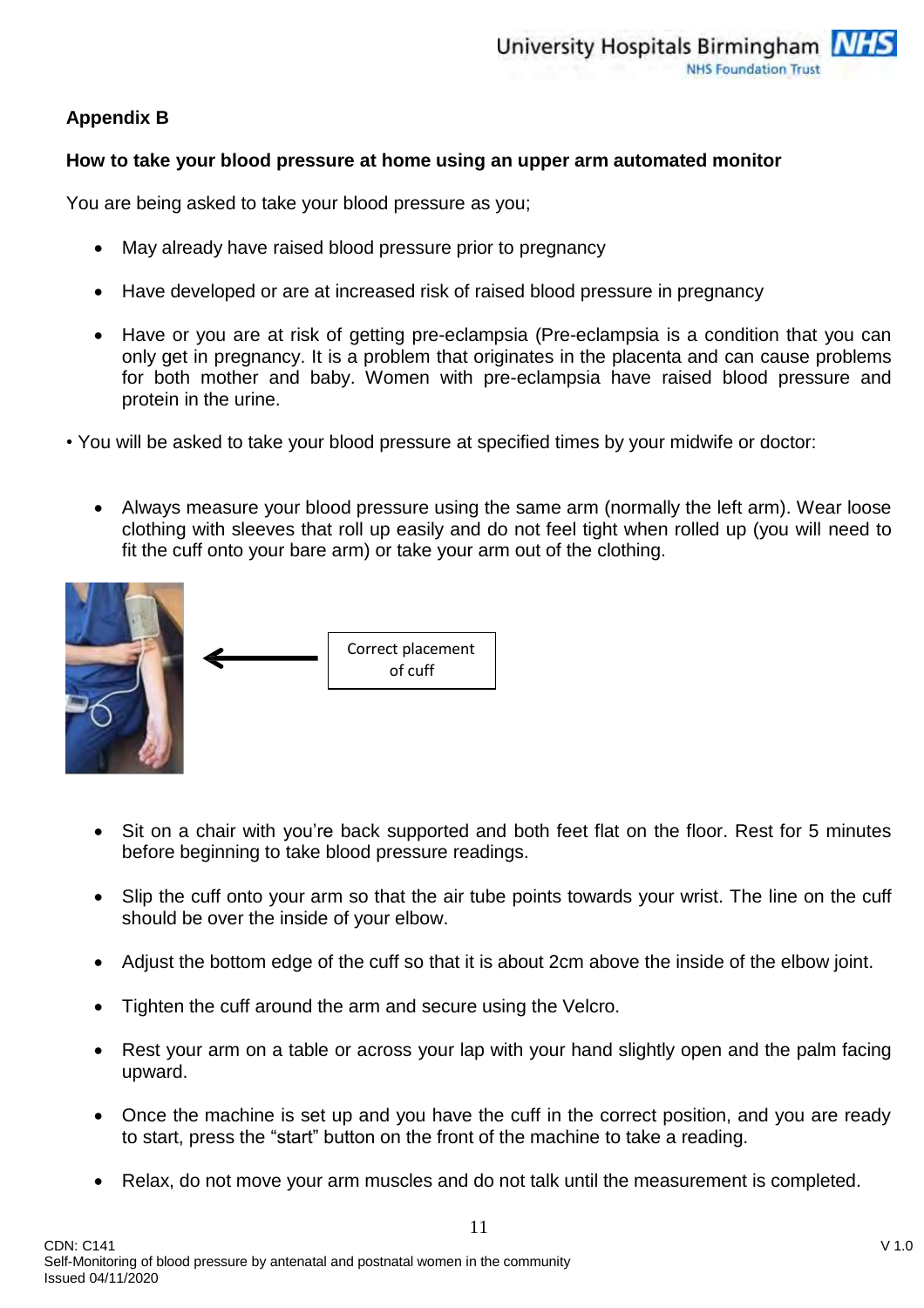Each time you measure your blood pressure you will get two readings:

- The top number (usually called SYS, short for systolic),
- The bottom number of your blood pressure, (usually called DIA, short for diastolic)



- You may also get theheart rate (pulse) displayed, usually called PUL
- Measure your blood pressure twice, at least one minute apart.
- Write down the second blood pressure reading on the form provided. If your blood pressure is in the red or orange zone you need to inform you midwife. This can be done by telephone call or text message, please include your full name and hospital number when contacting your midwife so that they can clearly identify you.
- If you are unable to contact your midwife and your blood pressure is in the red or orange zone contact the maternity department where you are booked at Heartlands Hospital on 0121 424 1514 or Good Hope Hospital on )0121 424 7055

If you experience symptoms such as

- Headache,
- Epigastric pain (beneath the rib cage),
- Visual disturbance
- Sickness and vomiting or
- If you notice a decrease in your baby's normal movements

#### *You should immediately contact your maternity unit and arrange to be assessed*.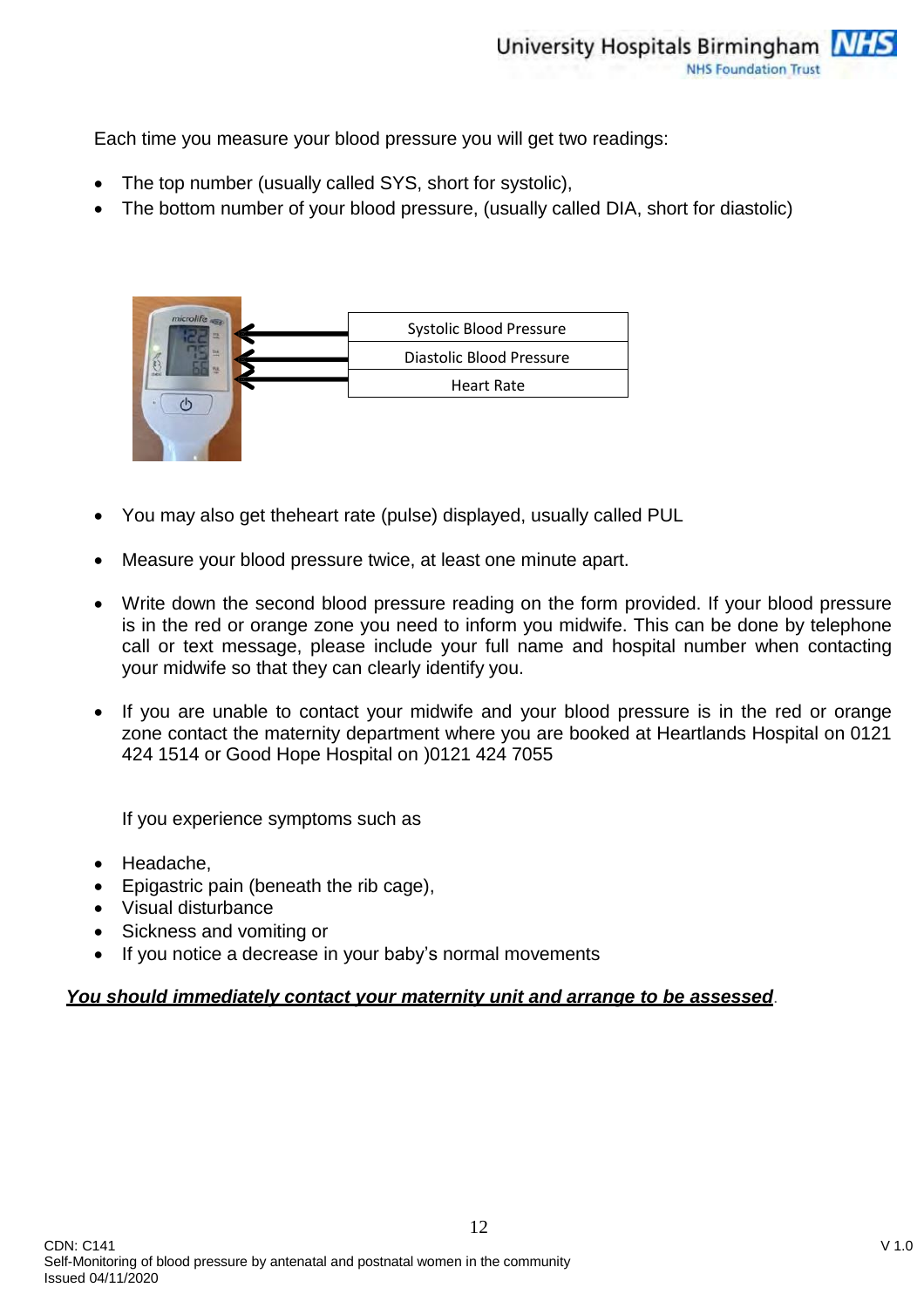University Hospitals Birmingham MHS

**NHS Foundation Trust** 

| Level          | <b>Blood pressure</b><br>/mmHg                               | Action                                                                                                                                                                                                                                                                                                                                                                                                                              |
|----------------|--------------------------------------------------------------|-------------------------------------------------------------------------------------------------------------------------------------------------------------------------------------------------------------------------------------------------------------------------------------------------------------------------------------------------------------------------------------------------------------------------------------|
| High           | <b>SYS 150 or</b><br>more<br><b>OR</b><br>DIA 100 or<br>more | Your blood pressure is high. Sit quietly for 5 minutes then measure it again and note the<br>reading. If your repeated reading is raised, please contact your maternity unit for review<br>today (within 4 hours) and continue to monitor your BP daily. If your repeated SYS<br>(systolic) reading is 160 or more, make sure that you make contact with a healthcare<br>professional in this time.                                 |
| Raised         | SYS 140-149<br><b>OR</b><br>DIA 90-99                        | Your blood pressure is raised. Sit quietly for 5 minutes then measure it again and note the<br>reading. If your repeated reading is raised, please contact your maternity unit within 24<br>hours and continue to monitor your BP daily.                                                                                                                                                                                            |
| High<br>Normal | SYS 135-139<br><b>OR</b><br><b>DIA 85-89</b>                 | Your blood pressure is normal but moving towards the raised threshold.<br>Sit quietly for 5 minutes then measure it again and note the reading.<br>If your repeat reading is still high end of normal, please monitor your blood pressure daily.                                                                                                                                                                                    |
| Normal         | SYS 110-134<br><b>AND</b><br><b>DIA 70-84</b>                | Your blood pressure is normal. Continue blood pressure monitoring and your current<br>care.                                                                                                                                                                                                                                                                                                                                         |
| Low            | SYS 109 or<br>less<br><b>AND</b><br>DIA 69 or less           | If you are not taking blood pressure medication:<br>Your blood pressure is normal. If you are feeling well this blood pressure does not<br>need any further action.<br>If you are taking blood pressure medication:<br>Your blood pressure is low. Repeat once more in 5 minutes.<br>If you repeat reading is still low, contact your maternity unit within 24 hours or<br>within 4 hours if you feel unwell (e.g. dizzy or faint). |

If your blood pressure is in the **RAISED ZONE** please call your community midwife Monday to Friday 0900-1700. Alternatively outside of these hours please contact Heartlands Maternity PAER 0121 424 1514 or Good Hope Hospital MAC on 0121 424 7055.

If your blood pressure is in the **RED ZONE** please contact the healthcare professionals in the Pregnancy Assessment Examination Room (PAER) on Delivery Suite Heartlands 0121 4241514 . If you are booked at Good Hope Hospital please contact the Maternity Assessmant Centre (MAC) on ward 4 on 0121 4247057 **within 4 hours.** Ensure that you are assessed in the maternity unit where you are booked **within 6 hours**

If your blood pressure is in the **AMBER ZONE** again ZONE please contact the healthcare professionals in the Pregnancy Assessment Examination Room (PAER) on Delivery Suite Heartlands 0121 42 41514 . If you are booked at Good Hope Hospital please contact the Maternity Assessmant Centre (MAC) on ward 4 on 0121 4247057 **within 24hrs** Ensure that you are assessed in the maternity unit where you are booked **within 30 hours**

If you are feeling unwell and your blood pressure is higher or lower than normal you must inform the area's highlighted above and you will be invited in for an assessment straight away.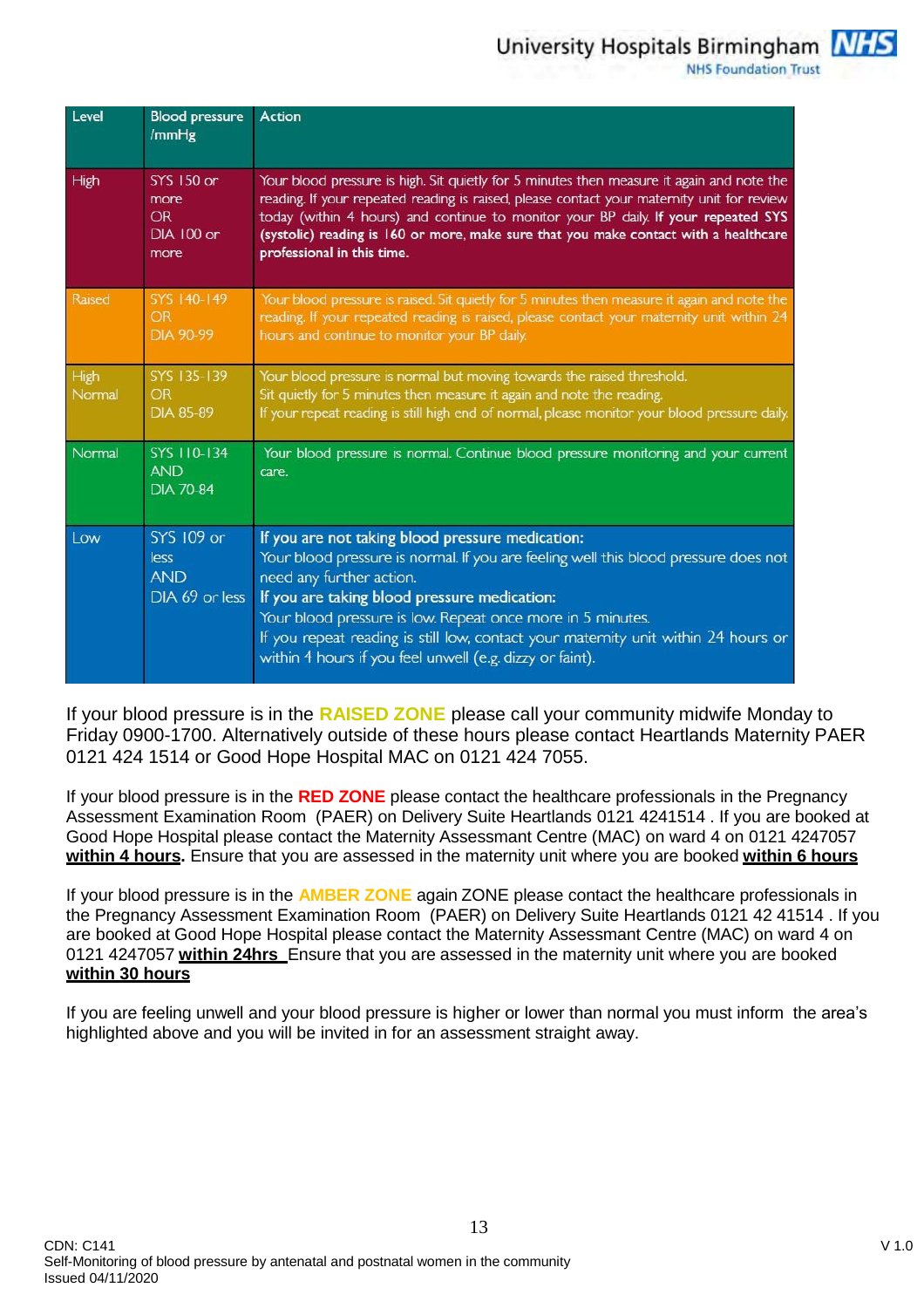## **Appendix C**

## **Home Blood Pressure and Urinalysis Record Sheet**

Name

Hospital Number

Record your blood pressure ……. per day …….per week (e.g. once daily twice a week)

Your BP should be between systolic (top number) .... And ..... Diastolic (bottom number)

| Date | Time | Systolic<br>(top number)<br>1 <sup>st</sup> reading | <b>Diastolic</b><br>(bottom number)<br>1 <sup>st</sup> reading | Systolic<br>(top number)<br>2 <sup>nd</sup> reading | Diastolic<br>(bottom number)<br>$2nd$ reading | Urine<br>result |
|------|------|-----------------------------------------------------|----------------------------------------------------------------|-----------------------------------------------------|-----------------------------------------------|-----------------|
|      |      |                                                     |                                                                |                                                     |                                               |                 |
|      |      |                                                     |                                                                |                                                     |                                               |                 |
|      |      |                                                     |                                                                |                                                     |                                               |                 |
|      |      |                                                     |                                                                |                                                     |                                               |                 |
|      |      |                                                     |                                                                |                                                     |                                               |                 |
|      |      |                                                     |                                                                |                                                     |                                               |                 |
|      |      |                                                     |                                                                |                                                     |                                               |                 |
|      |      |                                                     |                                                                |                                                     |                                               |                 |
|      |      |                                                     |                                                                |                                                     |                                               |                 |
|      |      |                                                     |                                                                |                                                     |                                               |                 |
|      |      |                                                     |                                                                |                                                     |                                               |                 |
|      |      |                                                     |                                                                |                                                     |                                               |                 |
|      |      |                                                     |                                                                |                                                     |                                               |                 |
|      |      |                                                     |                                                                |                                                     |                                               |                 |
|      |      |                                                     |                                                                |                                                     |                                               |                 |
|      |      |                                                     |                                                                |                                                     |                                               |                 |
|      |      |                                                     |                                                                |                                                     |                                               |                 |
|      |      |                                                     |                                                                |                                                     |                                               |                 |
|      |      |                                                     |                                                                |                                                     |                                               |                 |
|      |      |                                                     |                                                                |                                                     |                                               |                 |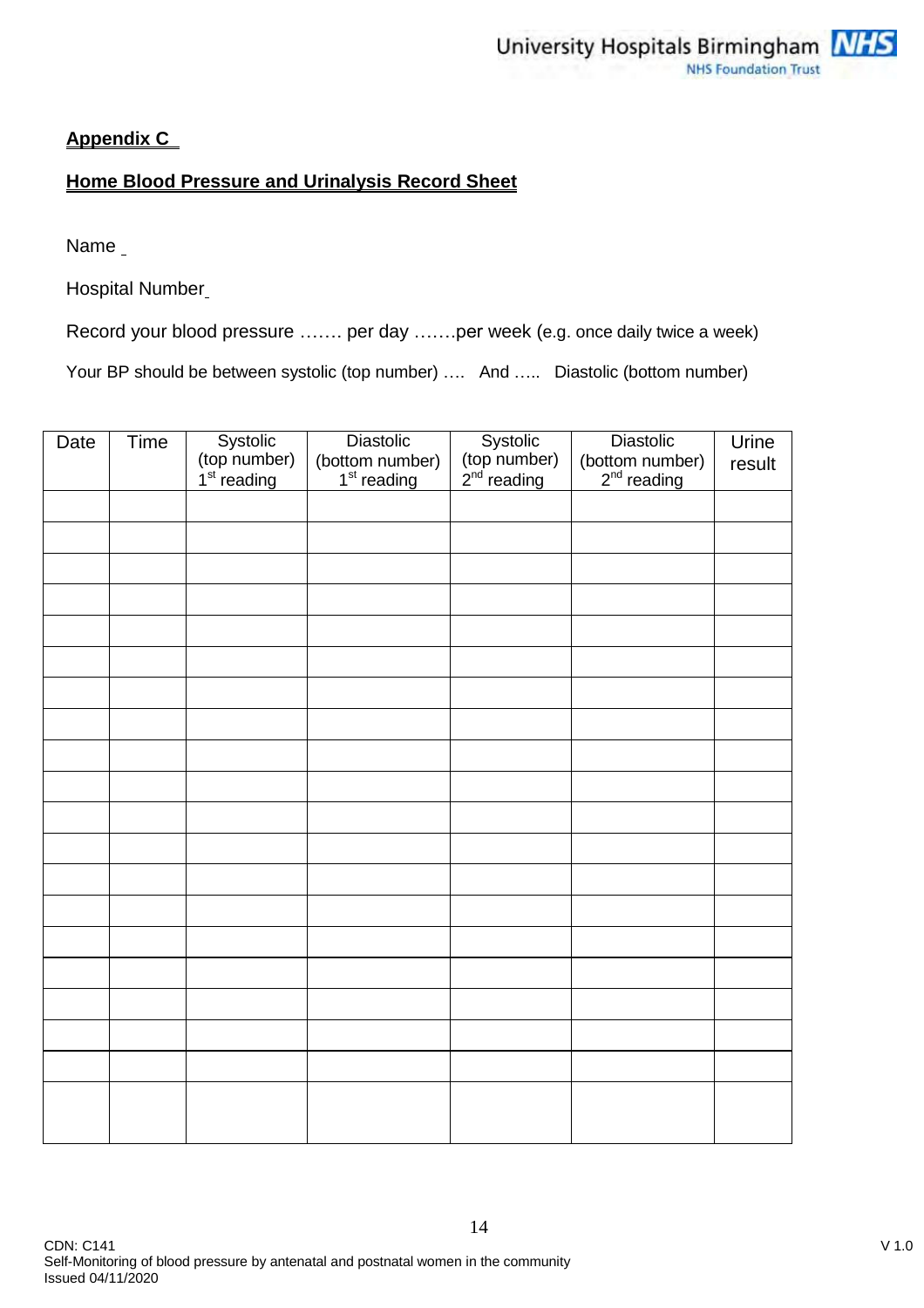

# University Hospitals Birmingham MHS

| <b>Date</b> | <b>Time</b> |                                                     | <b>Diastolic</b>            |                                         | Diastolic              | Urine  |
|-------------|-------------|-----------------------------------------------------|-----------------------------|-----------------------------------------|------------------------|--------|
|             |             | Systolic<br>(top number)<br>1 <sup>st</sup> reading | (top number) 1st<br>reading | Systolic<br>(top number)<br>2nd reading | (bottom<br>number) 2nd | result |
|             |             |                                                     |                             |                                         | reading                |        |
|             |             |                                                     |                             |                                         |                        |        |
|             |             |                                                     |                             |                                         |                        |        |
|             |             |                                                     |                             |                                         |                        |        |
|             |             |                                                     |                             |                                         |                        |        |
|             |             |                                                     |                             |                                         |                        |        |
|             |             |                                                     |                             |                                         |                        |        |
|             |             |                                                     |                             |                                         |                        |        |
|             |             |                                                     |                             |                                         |                        |        |
|             |             |                                                     |                             |                                         |                        |        |
|             |             |                                                     |                             |                                         |                        |        |
|             |             |                                                     |                             |                                         |                        |        |
|             |             |                                                     |                             |                                         |                        |        |
|             |             |                                                     |                             |                                         |                        |        |
|             |             |                                                     |                             |                                         |                        |        |
|             |             |                                                     |                             |                                         |                        |        |
|             |             |                                                     |                             |                                         |                        |        |
|             |             |                                                     |                             |                                         |                        |        |
|             |             |                                                     |                             |                                         |                        |        |
|             |             |                                                     |                             |                                         |                        |        |
|             |             |                                                     |                             |                                         |                        |        |
|             |             |                                                     |                             |                                         |                        |        |
|             |             |                                                     |                             |                                         |                        |        |
|             |             |                                                     |                             |                                         |                        |        |
|             |             |                                                     |                             |                                         |                        |        |
|             |             |                                                     |                             |                                         |                        |        |
|             |             |                                                     |                             |                                         |                        |        |
|             |             |                                                     |                             |                                         |                        |        |
|             |             |                                                     |                             |                                         |                        |        |
|             |             |                                                     |                             |                                         |                        |        |
|             |             |                                                     |                             |                                         |                        |        |
|             |             |                                                     |                             |                                         |                        |        |
|             |             |                                                     |                             | 15                                      |                        |        |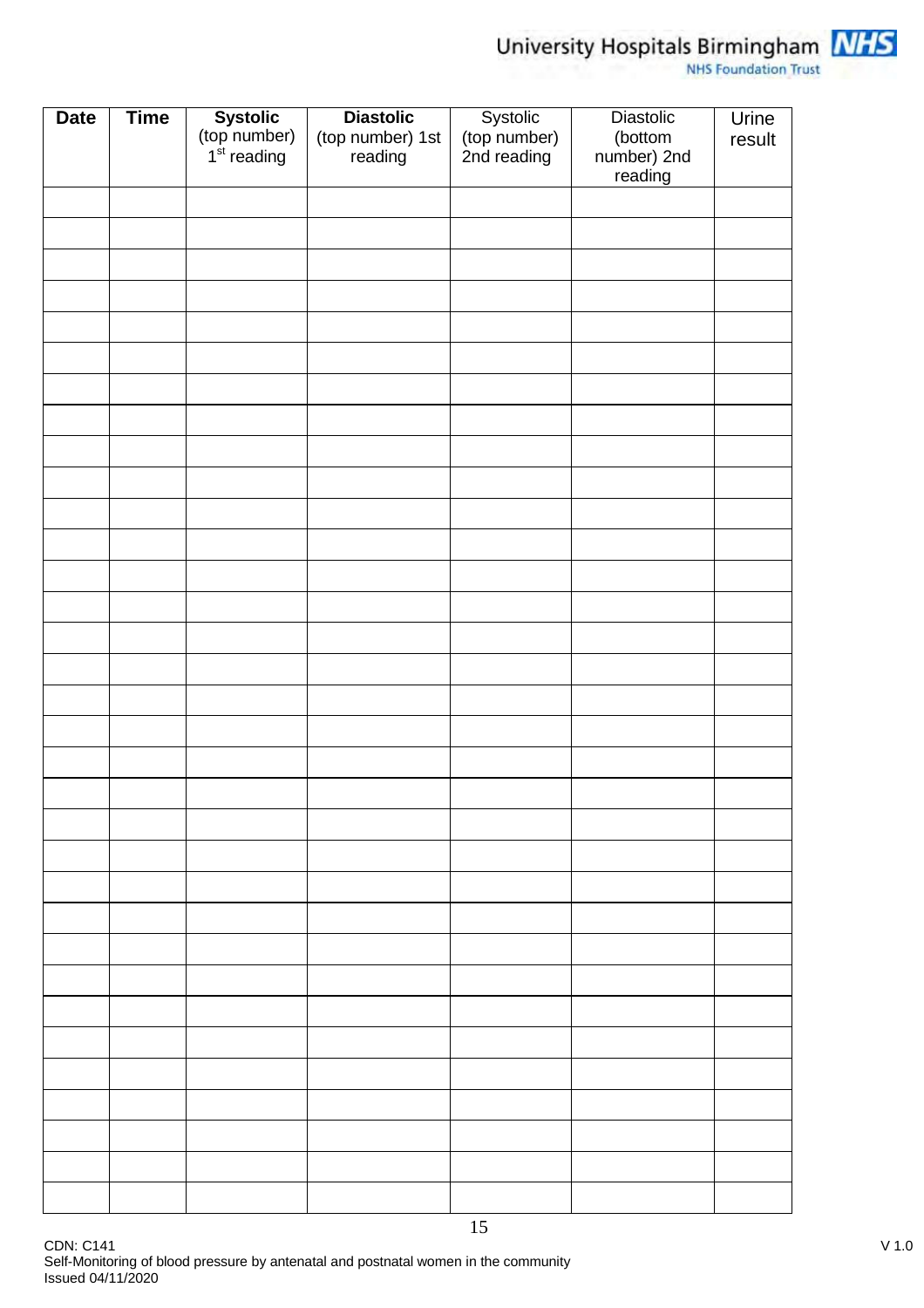University Hospitals Birmingham NHS

**NHS Foundation Trust** 

#### **Appendix D**

**Loan agreement for blood pressure monitor**

**Blood pressure monitor number:**

**Cuff size:**

**Declaration:**

| Name       |  |
|------------|--|
| PID        |  |
| <b>DOB</b> |  |
| Address    |  |

I accept responsibility for the above equipment and understand I have been asked to monitor my blood pressure through pregnancy (and postnatally) and /or after the baby is born. I will return the blood pressure monitor as requested. If the blood pressure monitor becomes damaged, lost or stolen, I understand that I must report this information to the Maternity Unit on the below number and as soon as possible.

Name Hospital number Date of birth Signature of agreement to conditions:

Staff name: Staff signature: Date:

# **Maternity team contact:**

# **Telephone:**

Give one copy to the woman and retain one copy (if no access to photocopying please ask the woman to complete 2 forms and retain one to scan into BadgerNet